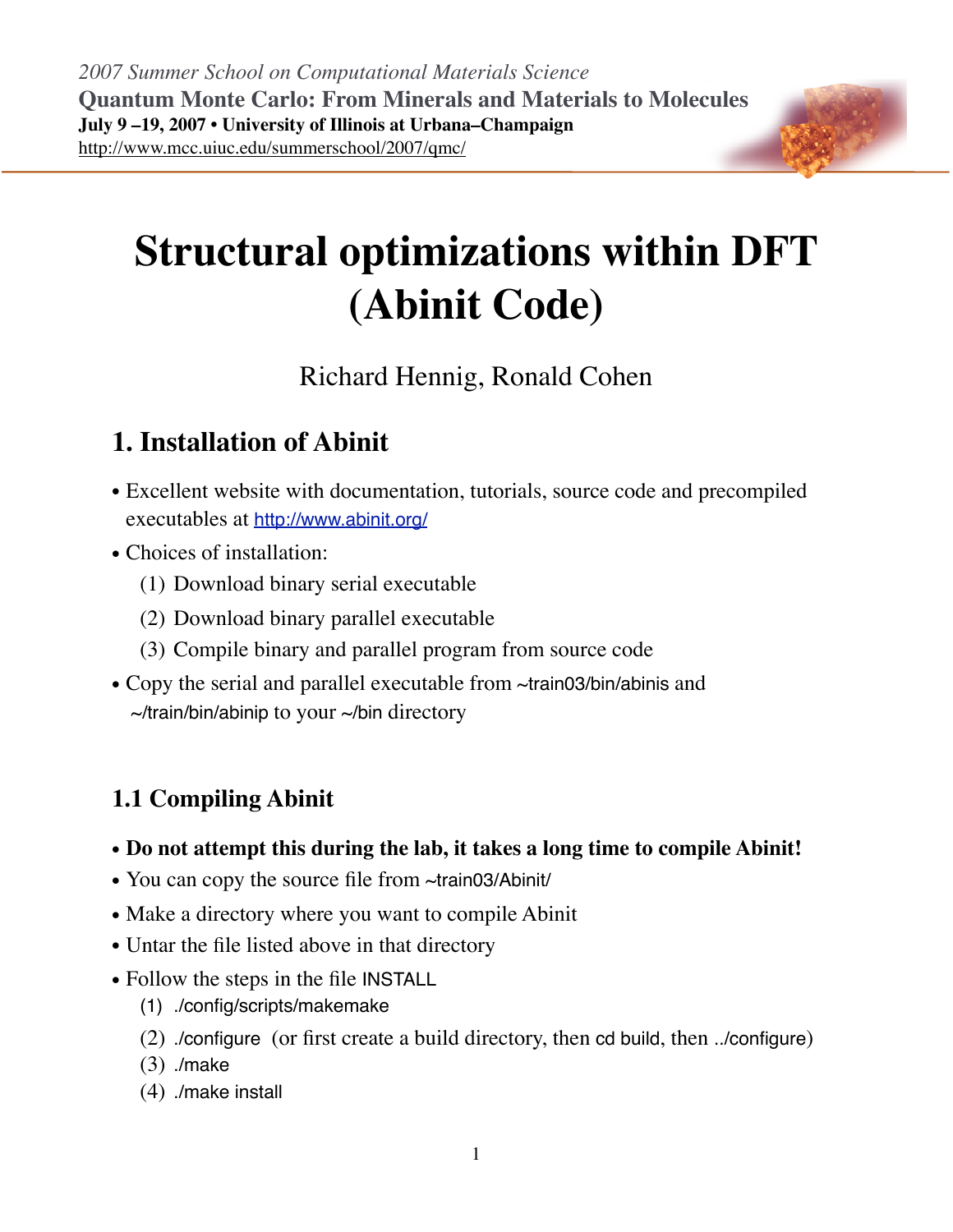- To improve performance you might want to link to the Intel MKL libraries instead of using the standard BLAS library of Abinit
- To compile the MPI version of Abinit using the MPICH library, change step (2): soft add +mpich-tcp-1.2.6-intel9 ./configure --with-mpi-prefix=/usr/apps/mpi/mpich-126
- While Abinit compiles you can already read ahead in Section 2 how to set up a calculation or look through the documentation and tutorial at <http://www.abinit.org/>

#### **1.2 Running the Abinit tests**

- After compiling abinit, you should find the executable at opt/abinis
- To run the basic abinit tests, type: make test1 and make tests\_in
- Everything is fine if you get an output like

OK for total energy OK for nuclei positions OK for forces OK for stresses

- If you are interested in the speed of your computer, you can run the performance tests using make tests speed (not for Abinit 5.4.2)
- Performance data for a variety of machines can be found at <http://www.abinit.org/documentation/?text=benchmarks>

# **2. Setting up your first calculation**

## **2.1 Input and output files**

- Abinit requires several *input* files
	- ‣ Main input file
	- ‣ Input wave functions (if needed)
	- $\rightarrow$  Pseudopotential data file(s)
- Abinit will create a number of *output* files
	- ‣ Main output file
	- ‣ Wave function files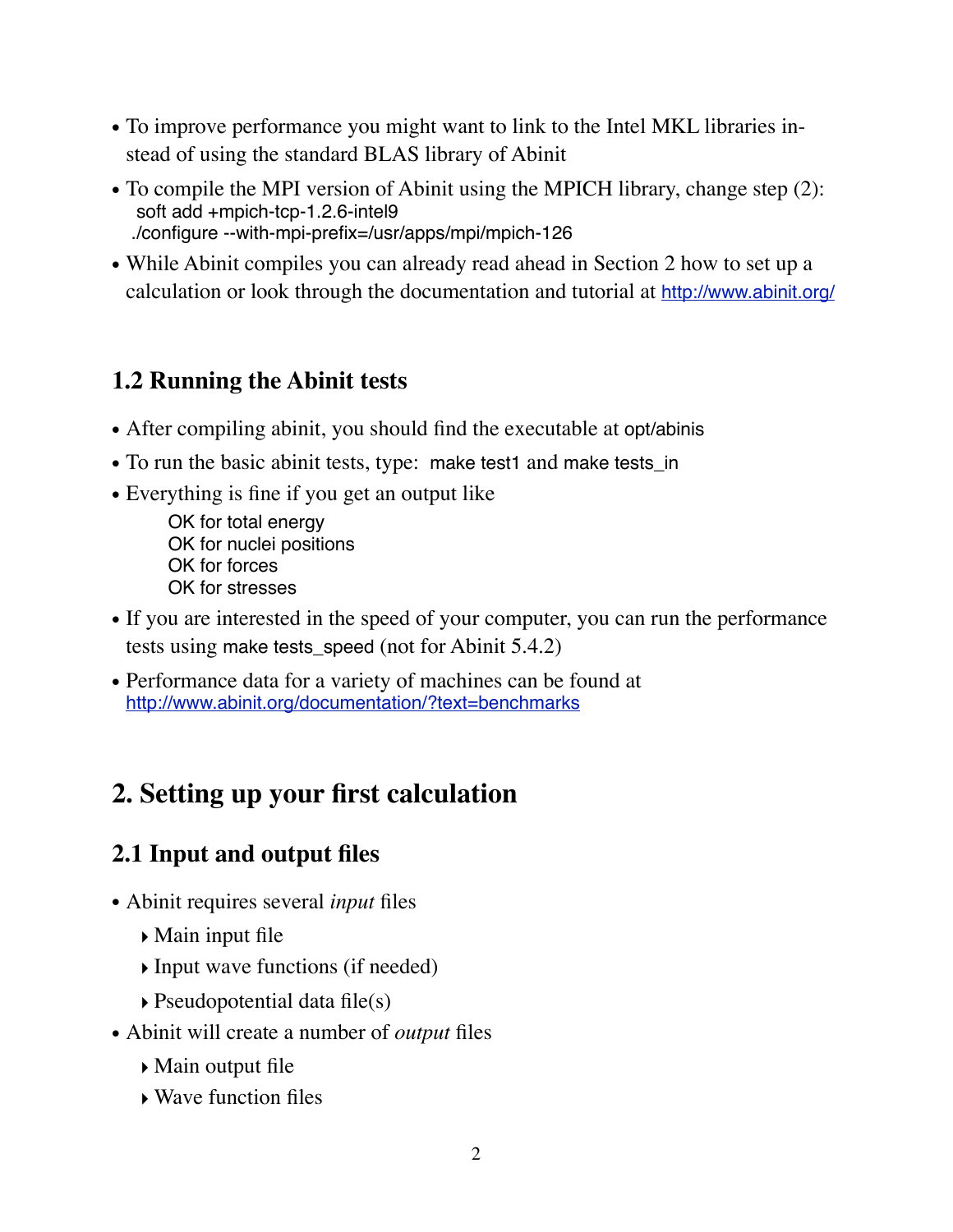- ‣ Temporary files
- The *filenames* for all these files are given in a separate file in the following order

abinit\_input abinit\_output abinit\_input\_wavefunctions abinit\_output\_wavefunctions temporary files Pseudopotential.psp

- Main input file
	- ‣ Controls the calculation
	- ‣ Geometry
	- ‣ Plane wave basis set
	- $\blacktriangleright$  k-point integration
	- ‣ Self-consistency cycle
	- ‣ Choice of exchange-correlation functional
	- ‣ Ionic relaxations
	- ‣ Electronic band structure
	- ‣ Many other properties
	- ‣ For more information, see input variable description at [http://www.abinit.org/Infos\\_v5.3/input\\_variables/keyhr.html](http://www.abinit.org/Infos_v5.3/input_variables/keyhr.html)

## **2.2 Sample calculations for silicon**

- Follow lesson 3 from the tutorial for crystalline silicon: [http://www.abinit.org/Infos\\_v5.3/tutorial/lesson\\_3.html](http://www.abinit.org/Infos_v5.3/tutorial/lesson_3.html)
- You will learn the format of the input files, convergence with respect to plane wave basis and k-point mesh size and how to calculate lattice parameters, total energies and band structures
- The input files can be found in ~/train03/Abinit/abinitbin-5.4.2/tests/tutorial/Input/t3\*

**Remember: Always check convergence of your calculation with respect to k-point integration and basis set convergence!**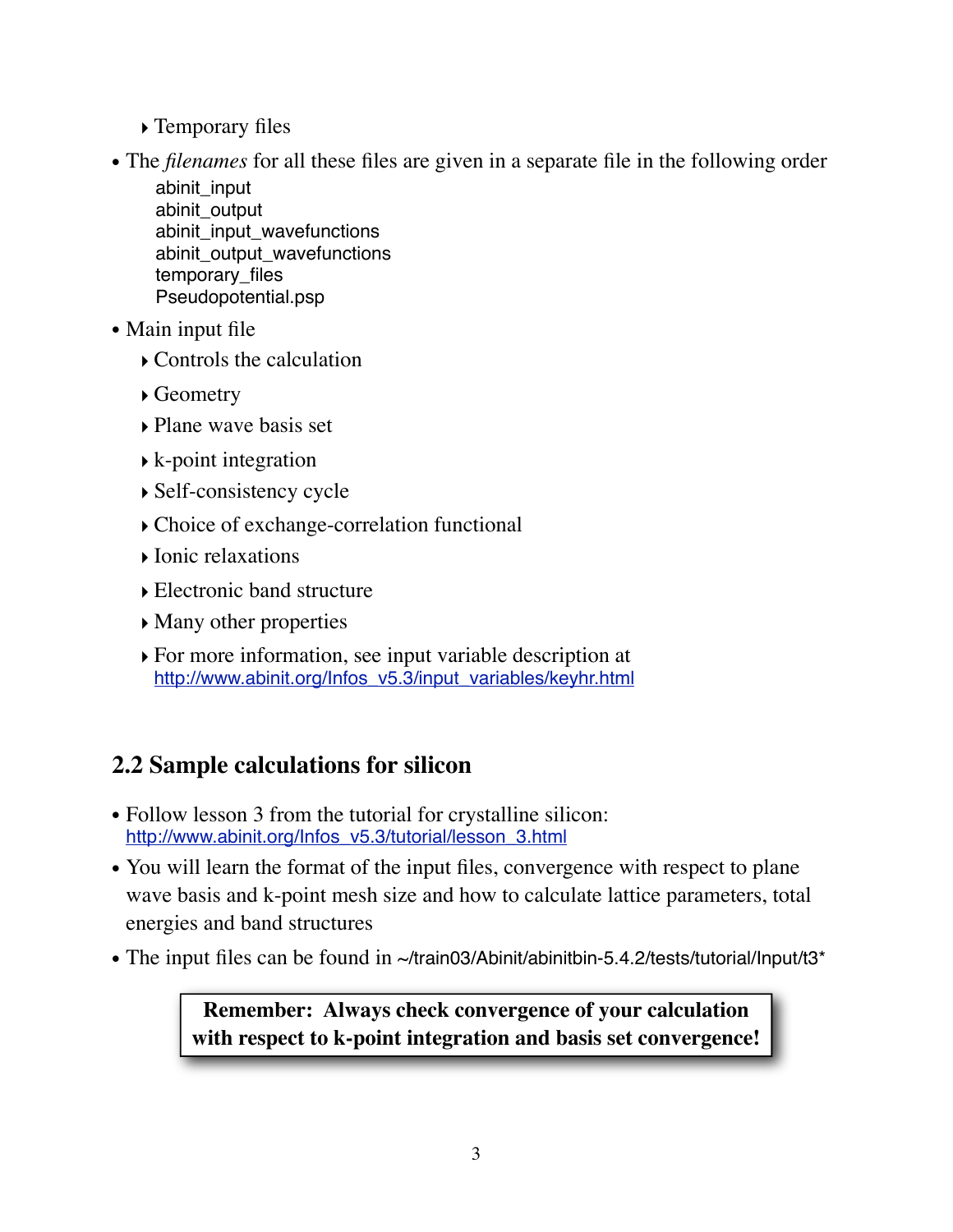## **3. Equation of state for the stishovite phase of SiO2**

- Modify the input file from the Silicon example for the stishovite phase of  $SiO<sub>2</sub>$ 
	- ‣ The crystal structure of stishovite is tetragonal
	- At  $p = 0$  the lattice parameters are  $a = 7.90$  a<sub>0</sub> and  $c = 5.03$  a<sub>0</sub>
	- ‣ The atom positions in unit cell coordinates are

| Si               | 0.000    | 0.000    | 0.000 |
|------------------|----------|----------|-------|
| Si               | 0.500    | 0.500    | 0.500 |
| O                | 0.310    | 0.310    | 0.000 |
| $\Omega$         | $-0.310$ | $-0.310$ | 0.000 |
| O                | 0.810    | 0.190    | 0.500 |
| $\left( \right)$ | 0.190    | 0.810    | 0.500 |

- Use the Wu-Cohen exchange-correlation functional (ixc = 23) Phys. Rev. B 73, 235116 (2006)
- Converge the plane wave basis and the k-point mesh to an accuracy of 0.1 mHa
- Relax the atom positions and the unit cell shape (see optcell and ionmov)
- Calculate the total energy for unit cell volumes of  $240 340$  a<sub>0</sub><sup>3</sup> in steps of 5 a<sub>0</sub><sup>3</sup>
- Share the work with the other groups:
	- ‣ Each group should calculate one volume
	- ‣ Combine the results and graph the equation of state (energy vs. volume)

#### **4. Phase transformation from stishovite to the CaCl2 phase**

- Under pressure the stishovite phase transforms into the  $CaCl<sub>2</sub>$  phase by a symmetry breaking that rotates the oxygen octahedra of the structure
- Break the symmetry of the oxygen octahedra such that the atom positions are

| Si       | 0.000    | 0.000    | 0.000 |
|----------|----------|----------|-------|
| Si       | 0.500    | 0.500    | 0.500 |
| $\Omega$ | 0.320    | 0.270    | 0.000 |
| $\Omega$ | $-0.320$ | $-0.270$ | 0.000 |
| $\Omega$ | 0.820    | 0.230    | 0.500 |
| $\Omega$ | 0.180    | 0.770    | 0.500 |